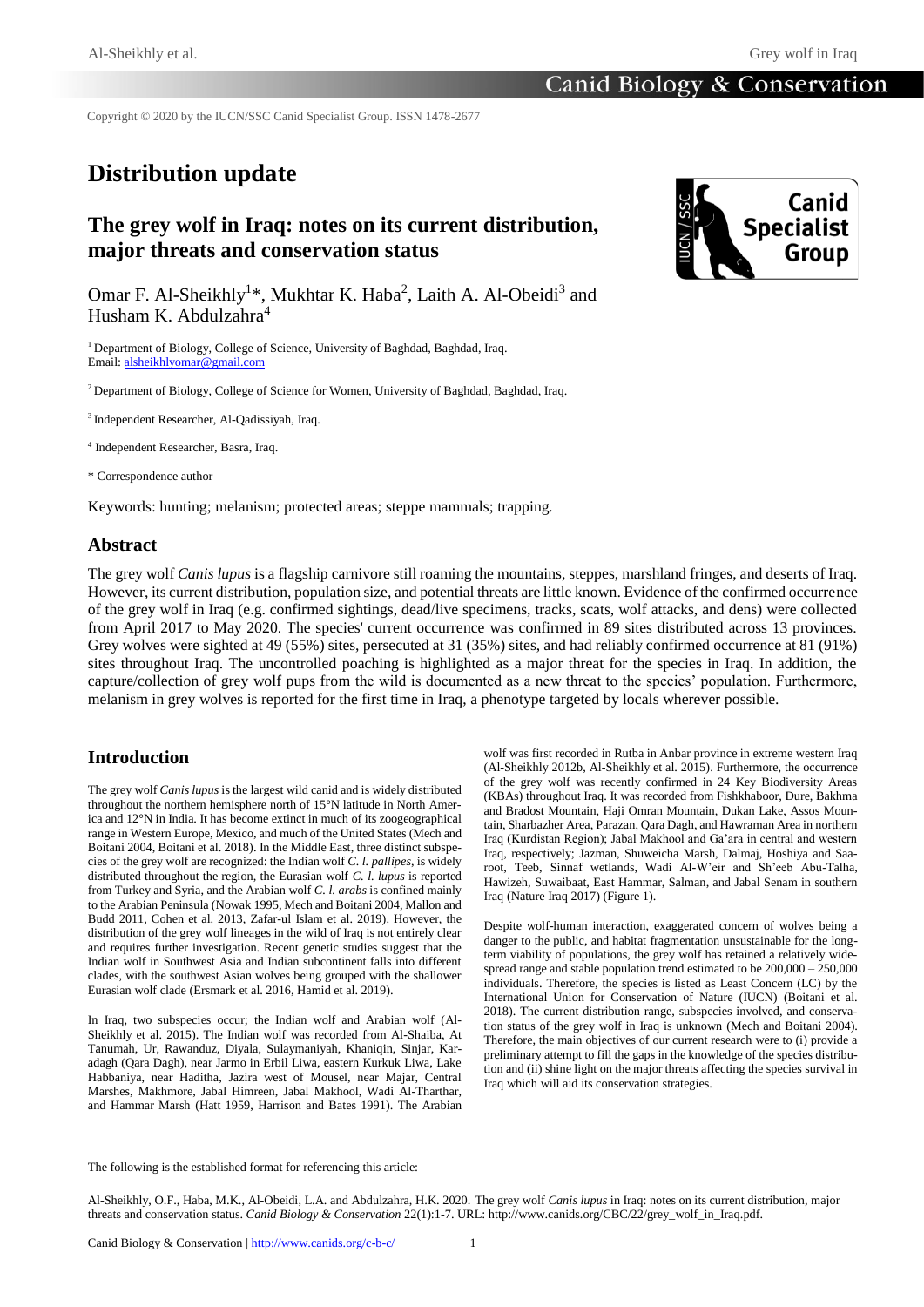## **Methods**

Grey wolf confirmed occurrence and current distribution in Iraq were investigated through (i) in situ observations, (ii) interviews with local villagers, hunters, and livestock farmers conducted by the authors, (iii) personal communications, and (iv) reviewing unpublished materials (e.g. photographs, video footage, and reliable personal field observations/reports) submitted by several collaborators (see acknowledgments). From April 2017 to May 2020, wolf signs were collected, including visual sightings of wolves in the wild, dead/live specimens in captivity (killed or trapped by locals), evidence of wolf attacks (on human, livestock, and prey carcasses), and occupied wolf dens. Due to the possibility of misidentification with other canid species, such as domestic dog *C. l. familiaris* and Asiatic jackal *C. aureus*, the collected signs were carefully reviewed by the authors and assigned to grey wolf based on the morphological features of the observed animals which supported the submitted materials above. Grey wolf morphological identification was based on Harrison and Bates (1991). Sites with distinguished wolf signs were considered sites of confirmed occurrence (CO). Canid tracks/scats could not be confirmed as grey wolf or free-ranging dog signs; however, if they were recorded at sites where grey wolves have been reliably observed, they were assigned as grey wolf tracks/scats. Sites with only canid tracks/scats records and unverified canid predatory attacks were considered as sites of unconfirmed occurrence (UO); yet they were mentioned to attract further investigation. The reliability of grey wolf occurrence at each site is reported in Table 1. The genetic analysis of the canid tracks and scats was not performed due to lack of resources and laboratory analysis capabilities, but they are considered to be achievable and encouraged for further studies.



Figure 1. Previous and current grey wolf records in Iraq (records were assessed based on the description of morphological traits).

## **Results**

In our current research, grey wolf occurrence was confirmed from 89 sites distributed in 13 Iraqi provinces (Table 1, Figure 1). Grey wolves were sighted in 49 (55%) sites and persecuted (killed/trapped) specimens were reported from 31 (34.8%) sites throughout Iraq. Wolf predatory attacks were reported from 21 (23.5%) sites situated mainly in southern and northeastern Iraq. However, six records (28.5%) could not be verified as grey wolf attacks. A total of 15 grey wolf dens were located and dug by locals except one at Al-Jwassin village, Al-Shafia'yah in Al-Qadissiyah province which may also belong to Asiatic jackal, however the exact numbers of the kidnapped grey wolf pups were unknown. Grey wolf tracks and scats were recorded from 12 sites, except of that at Al-Chirbasi, Western Al-Hammar in DhiQar province which was considered a site of UO. The reliability of grey wolf occurrence in our dataset was 81 (91%) sites of CO and eight (9%) sites of UO. Furthermore, two grey wolves with melanistic phenotype were killed at Umm Al-Shwich, Mudianah and at Al-Sewirah in Basra and Wasit provinces, respectively (Figure 2).

## **Discussion**

#### *Distribution*

The grey wolf is still roaming the mountains, steppes, marshland fringes, and deserts of Iraq. However, its ecology, detailed distribution range and current population size are unknown. According to Lawrence (1956), *C. l. pallipes* and *C. l. arabs* occur in Iraq, and a zone of hybridization between the two subspecies is known in the western part of the country (Hatt 1959). Al-Sheikhly and Haba (2014) indicated that *C. l. pallipes* is common in the northern mountains, steppes, and arid plains of the eastern bank of the Euphrates River, while *C. l. arabs* is restricted to the desert plateau of western and southwestern Iraq. However, the hybridization pattern and overlapping boundaries of the two subspecies in western and southwestern Iraq is not fully studied. Grey wolf tracks and scats are rather difficult to distinguish from those of the domestic dog (Olaus 1995). Regardless, canine tracks reported from Al-Chirbasi, Western Al-Hammar in DhiQar province were eliminated as being free-ranging dog tracks due to the remoteness of the site away from human settlements and were assigned to grey wolf tracks. However, these sites were evaluated as UO and require additional monitoring. The species' current distribution in Iraq seemed to be nomadic and clustered in areas of southern and southwestern Iraq. This may be attributed to the number of reports collected from these areas compared to those from northern Iraq. Nevertheless, the species' distribution in western and northern Iraq is not fully explored and requires further investigation (Figure 1).

*Threats on the grey wolf in Iraq*

#### *Poaching*

Persecution of grey wolves due to predation on livestock and wolf-human interaction was recognized as a major threat to the species' survival (Boitani et al. 2018). In Iraq, grey wolves are considered dangerous to humans and detrimental to livestock, so they are targeted by local farmers and villagers whenever and wherever possible (Al-Sheikhly 2012a, Al-Sheikhly et al. 2015). Due to low availability of wild prey, agricultural expansion, and lack of proper livestock husbandry methods, grey wolf predatory attacks on freely grazing livestock near human settlements were reported from western Iran (Behdarvand and Kaboli 2015). In recent years, due to rapid agricultural expansion and urbanization (IMOE 2019), large areas of the species' natural habitats have been disturbed and/or destroyed. Our interviews indicated that 21 grey wolf attacks occurred on grazing livestock in open rangelands and near human settlements in rural areas and are frequently occurring. The grey wolf packs in the mountains of northern Iraq are said to be dangerous to lone humans, mainly to shepherd boys. However, when a wolf is sighted, shepherd boys have a very distinct alarm call which is easily recognized, and every shepherd boy within hearing immediately rounds up his flock (Hatt 1959). Furthermore, there is a general belief among local communities that grey wolves have no fear of humans and that they closely approach and fiercely attack their victim while they are busy with livestock or engaging in outdoor recreation. It is worth mentioning that the majority of victims of grey wolf attacks in western Iran were children (12 years old or younger; 62%) and most frequent human activities at the time of attacks were recreational (Behdarvand and Kaboli 2015). The local shepherds, farmers and villagers are alerted by the grey wolf attacks and/or them roaming nearby. Retaliation hunts through community-organized hunting campaigns (Sillero-Zubiri and Switzer 2004, Treves et al. 2004) are then practised in order to protect their livestock and families (Figure 2A-J). Recent reports indicated that more than 30 grey wolves were solely killed by one local hunter to protect his livestock in eastern Iraq (Al-Zaidi 2015).

In Arabia, grey wolves have been persecuted due to traditional practices and/or myths for decades (Harrison 1968). In addition, the Bedouins are known to chase grey wolves in the western desert of Iraq in order to collect their eyes, claws, and teeth, which are all used as symbols of glory according to the Arabian tradition (Al-Sheikhly et al. 2015).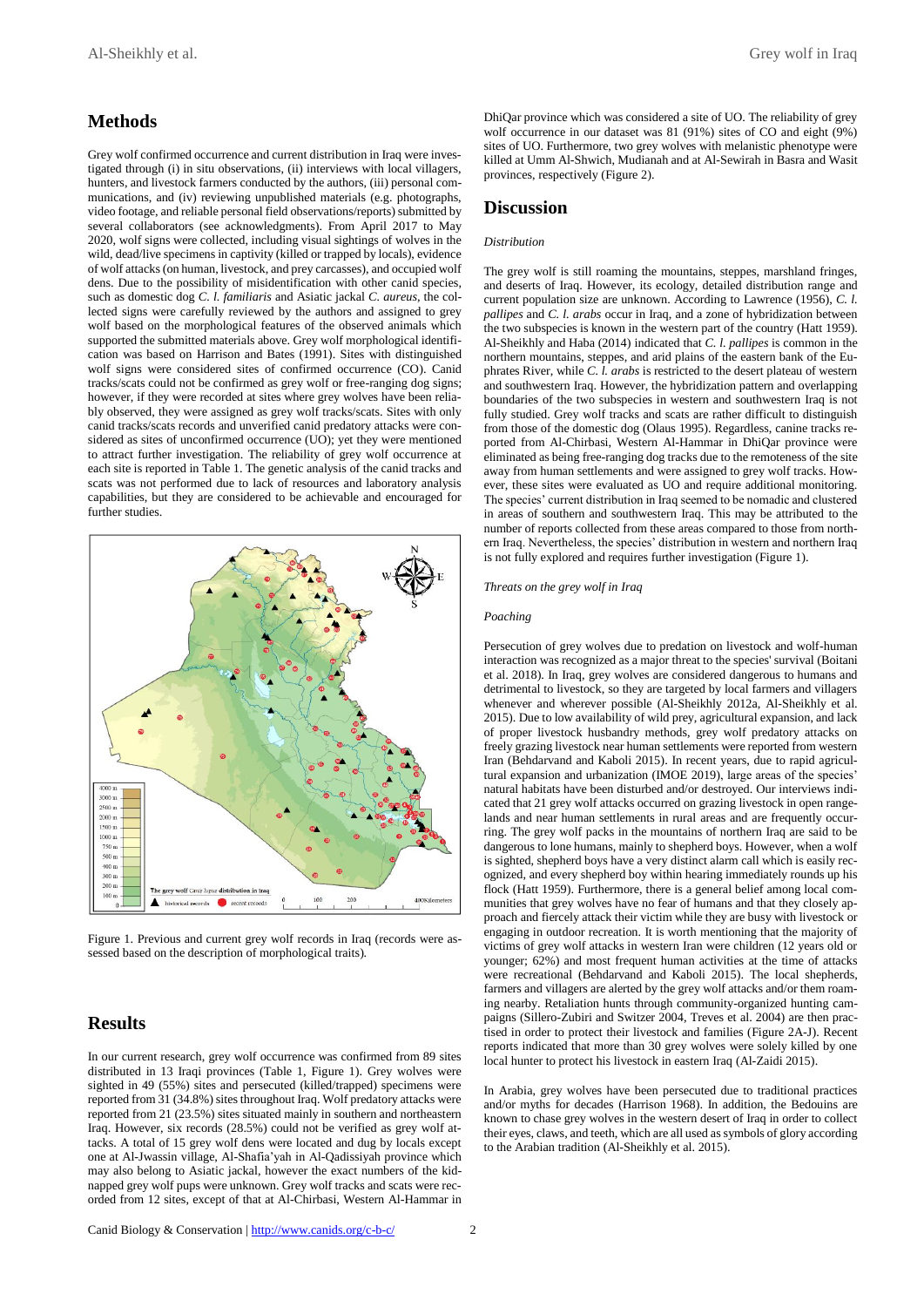

Figure 2. A collage of grey wolves poached, trapped, and pups collected from the wild in Iraq. A-J: wolves killed by farmers to protect livestock in southeastern Iraq; B: wolf killed as a game by hunters in Badrah; D: melanistic wolf killed in the desert near Al-Sewirah; F: wolves trapped by Bedouins of Busaiyah to be raised as pets; G: nursing female killed in Aslin Marsh to kidnap her pups; H: melanistic wolf killed in Umm Al-Shewich, Mudianah; K: wolf canine teeth used by locals as a necklace to repel evil spirits; L: local hunter with kidnapped pups ca. six weeks old; M-O: pups in local animal markets of Iraq (photos © Iraqi Hunters Association, Al-Nahrain Iraqi Association for Sustainable Hunting, Moa'mal A. Al-Gadri, Awab A. Samaraei, Ali K. Al-Batat, Ali M. Al-Mousawi, Ala'adin Al-Khirsan, and Omar Al-Sheikhly).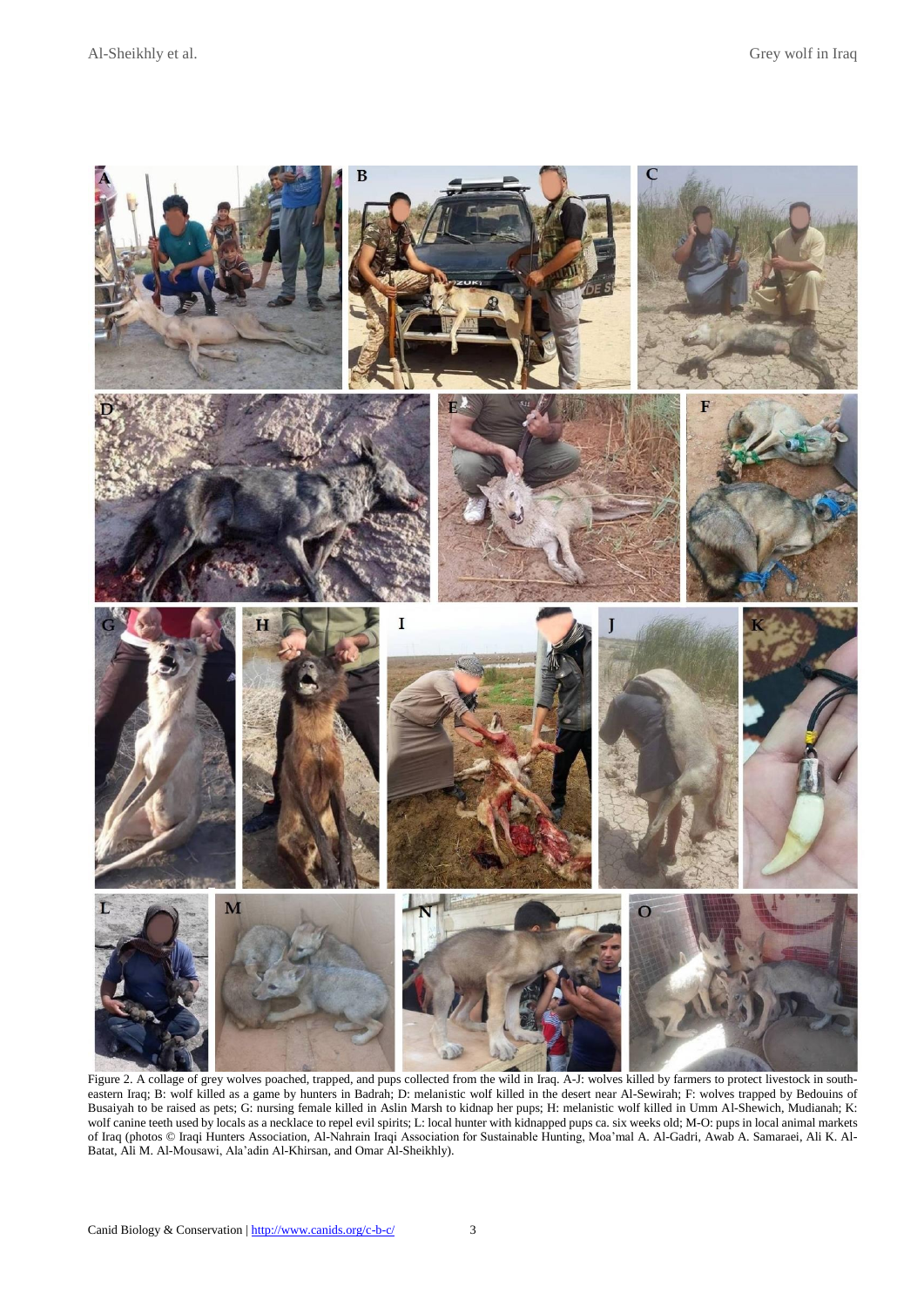Our interviews indicated that grey wolves are illegally persecuted by professional hunters for their body parts (e.g. skull, eyes, teeth, forearms, claws, and fur) and internal organs (mainly heart, liver, and female vaginal tissues) which are used in traditional medicine and black sorcery (Figure 2K). Hunters equipped with modern hunting rifles and fleets of all-terrain vehicles are extensively searching for grey wolves in the open steppes and deserts mainly in western and southern Iraq throughout the year, with extensive poaching occurring mainly in winter (Figure 2F, G). Furthermore, our investigation showed that grey wolves are killed as status symbols by uncontrolled amateur hunters who are advantaged by the trade recovery and availability of hunting gear (Figure 2B, E).

Melanistic polymorphism is an anomalous morphological trait found in many grey wolf populations and is attributed as a result of a natural combination of alleles in the coat-colour determining gene, mutation in the K locus, an ecological response to habitat conditions, or as a reliable sign of hybridization with free-ranging dogs (Khosravi et al. 2015). Grey wolves with black coat-colour are reported from the Middle East (Khosravi et al. 2015, Zafar-ul Islam et al. 2019). In our recent investigation, the melanistic phenotype in the grey wolf was documented for the first time in Iraq. Large numbers of free-ranging dogs were observed especially in rural areas throughout Iraq. Due to low prey abundance (Behdarvand and Kaboli 2015), grey wolves are approaching human settlements and hybridization with free-ranging dogs is possibly occurring; yet this claim requires further research. Besides hybridization with free-ranging dogs, melanistic wolves were recorded in bushlands dominated with Tamarix sp. and their black coat-colour may be attributed as an ecological response to densely vegetated habitats. However, further genetic investigation is required for better assessment. Our interviews showed that local communities believed that melanistic "black" wolves (locally named "Sheeb" or "Seeb") are rare, fiercer, and cause more damage to human and livestock than normal coloured conspecifics. Therefore, they are persecuted as soon as they are encountered (Figure 2D, H). Melanistic wolves are also trapped by local hunters to be tamed as rare pets.

#### *Capture/collection of pups from the wild*

Hatt (1959) indicated that a wolf den had been dug in Kirkuk Liwa and, in another incident, four-month-old pups were captured and offered for sale as pets. Al-Sheikhly et al. (2015) also mentioned that Bedouins usually trap wolf pups in order to raise them as pets. Our recent investigation indicated that the capture/collection of grey wolf pups is commonly practised on a large scale in Iraq and possibly emerges as a new threat to the species in the country. Local hunters and villagers believe that the presence of the tamed grey wolf will protect the household from evil spirits and keep it safe from thieves (Al-Zaidi 2015). During the pup-rearing season (March – June), pregnant grey wolf females are chased by local hunters/villagers to locate their dens, and nursing/feeding females are observed for a while to find out the exact age of their pups (preferably  $2 - 3$  weeks). When females leave to hunt, dens are dug and pups are kidnapped (Figure 2L, M). The grey wolf pups are offered for sale in the local animal markets and/or in local social media to be kept as pets, used in sorcery, or raised to crossbreed with guard/shepherd dogs in the future (Figure 2N, O). The price ranges from US\$300 – 500 for a grey wolf pup and US\$800 – 1200 for a tamed adult. It is worth mentioning that grey wolf and Asiatic jackal pups are rather difficult to distinguish by inexperienced local hunters during early weeks of their lives. As a result, on many occasions Asiatic jackal pups are offered for sale as grey wolf pups. This implies further impact on the wild canids in Iraq which warrants urgent awareness outreach.

The conservation of the grey wolf is in fact of great concern due to intrinsic difficulty in managing the large spatial needs of these generalist predators and their conflicts with human activities (Chapron et al. 2014). Further, the persecution of the grey wolf in Iraq has continued, especially in recent years. The poaching of grey wolves is mainly attributed to the lack of public awareness among local communities of the species' ecological importance, increased wolf-human interaction due to human intrusion and disturbance, habitat destruction as a result of residential development, increased rate of nomadic grazing, and uncontrolled poaching and illegal wildlife trade. The grey wolf plays an important ecological role by controlling the population expansion of many prey species. Wild boar *Sus scrofa* is one of the most frequently consumed prey by grey wolves in the wild (Ciucci et al. 2018). Our interviews showed that the wild boar populations have increased in certain rural areas throughout Iraq where large herds are raiding farms and causing severe damage. These incidents may be attributed to the reduction of the grey wolf population, the main natural predators of wild boars in these

areas, as a consequence of severe poaching. Poaching of the grey wolf in Iraq is banned by the Iraqi Wild Animal Protection Law (no. 17 issued on 15th of February 2010), but the weak enforcement encourages hunters to pursue their illegal activities. Raising public awareness in collaboration with local communities, especially in areas where frequent and potential wolfhuman interactions occur, enforcement of the wildlife protection laws to control the illegal poaching and capturing, and the establishment of protected areas (PAs) may contribute significantly to the conservation of the grey wolf in Iraq. Cunningham and Wronski (2010) indicated that wolves may be able to establish in areas where active persecution is limited such as in certain protected areas. PAs may certainly act as a refuges and reproduction sites, but it is the core area that contains most of the population and sustains its long-term viability which requires planning and management (Santini et al. 2016). Besides the grey wolf, Iraq has recently established its first PAs network which will give its native mammals, especially those under severe poaching pressure such as the Persian goitered gazelle *Gazella subgutturosa*, Arabian gazelle *G. marica*, Asiatic mouflon *Ovis orientalis gmelini*, and wild goat *Capra aegagrus* (Al-Sheikhly et al. 2020), a chance for survival. However, defining the PA boundaries, estimating the population size and home range of species under protection, engaging local communities and implementing environmental legislations remain major challenges facing the future of large carnivore conservation in Iraq.

## **Acknowledgements**

We are grateful to the Iraqi Wildlife Center (IWC) for continuous support to the wildlife studies in Iraq. We would like to thank Ali N. Al-Barazangi and Ahmad M. Al-Dirawi (Iraqi Ministry of Health and Environment); Haider Al-Maliki (Director of Baghdad Zoo); Mohammad Al-Bayar (College of Agriculture-University of Anbar); Ra'ad H. Al-Assady, Habeeb T. Al-Assady, and Mohsin H. Al-Assady (Al-Chebaeish Organization for Ecotourism); Abdulhamed Al-Habash (Iraqi Hunters Association); Laith Thaban (Al-Nahrain Iraqi Association for Sustainable Hunting); Basheer M. Al-Taei; Ala'a Al-Lami; Dhia'a Al-Lami; Ala'adin Al-Khirsan; Moa'mal A. Al-Gadri; Awab A. Samaraei; Ali M. Al-Mousawi; Ali K. Al-Batat; Hassanin Al-Sa'edi; Zaid Al-Rawi; Abdulmuniem Al-Gobori; Hakim Al-Azawi for their detailed information and photographs of the grey wolf distribution and poaching in Iraq. We also thank the anonymous reviewers for their thoughtful comments on the earlier draft of this manuscript.

### **References**

Al-Sheikhly, O.F. 2012a. The hunting of endangered mammals in Iraq. *Wildlife Middle East* 6: 10.

Al-Sheikhly, O.F. 2012b. Some ecological observations on lesser kestrel *Falco naumanni* in northern and northern west of Iraq [M.Sc. Thesis]. University of Baghdad. Baghdad, Iraq.

Al-Sheikhly, O.F. and Haba, M.K. 2014. *The field guide to the wild mammals of Iraq*. Al-Farahidi Press. Baghdad, Iraq.

Al-Sheikhly, O.F., Haba, M.K., Al-Barazengy, A.N. and Fazaa, N.A. 2020. New distribution range of the vulnerable wild goat (*Capra aegagrus* Erxleben, 1777) (Artiodactyla: Bovidae) to the south of its known extant in Iraq, with notes on its conservation. *Bonn Zoological Bulletin* 69(1): 105- 110.

Al-Sheikhly, O.F., Haba, M.K., Barbanera, F., Csorba, G. and Harrison, D.L. 2015. Checklist of the mammals of Iraq (Chordata: Mammalia). *Bonn Zoological Bulletin* 64: 33-58.

Al-Zaidi, M. 2015. Wasit's wolf man: The Iraqi man who made local predators his best friends. *Niqash Newsletter*: [https://www.niqash.org/en](https://www.niqash.org/en/articles/society/5103/) [/articles/society/5103/](https://www.niqash.org/en/articles/society/5103/) [Accessed 20/05/2020].

Behdarvand, N. and Kaboli, M. 2015. Characteristics of gray wolf attacks on humans in an altered landscape in the west of Iran. *Human dimensions of wildlife* 20(2): 112-122. [doi:10.1080/10871209.2015.963747](https://doi.org/10.1080/10871209.2015.963747)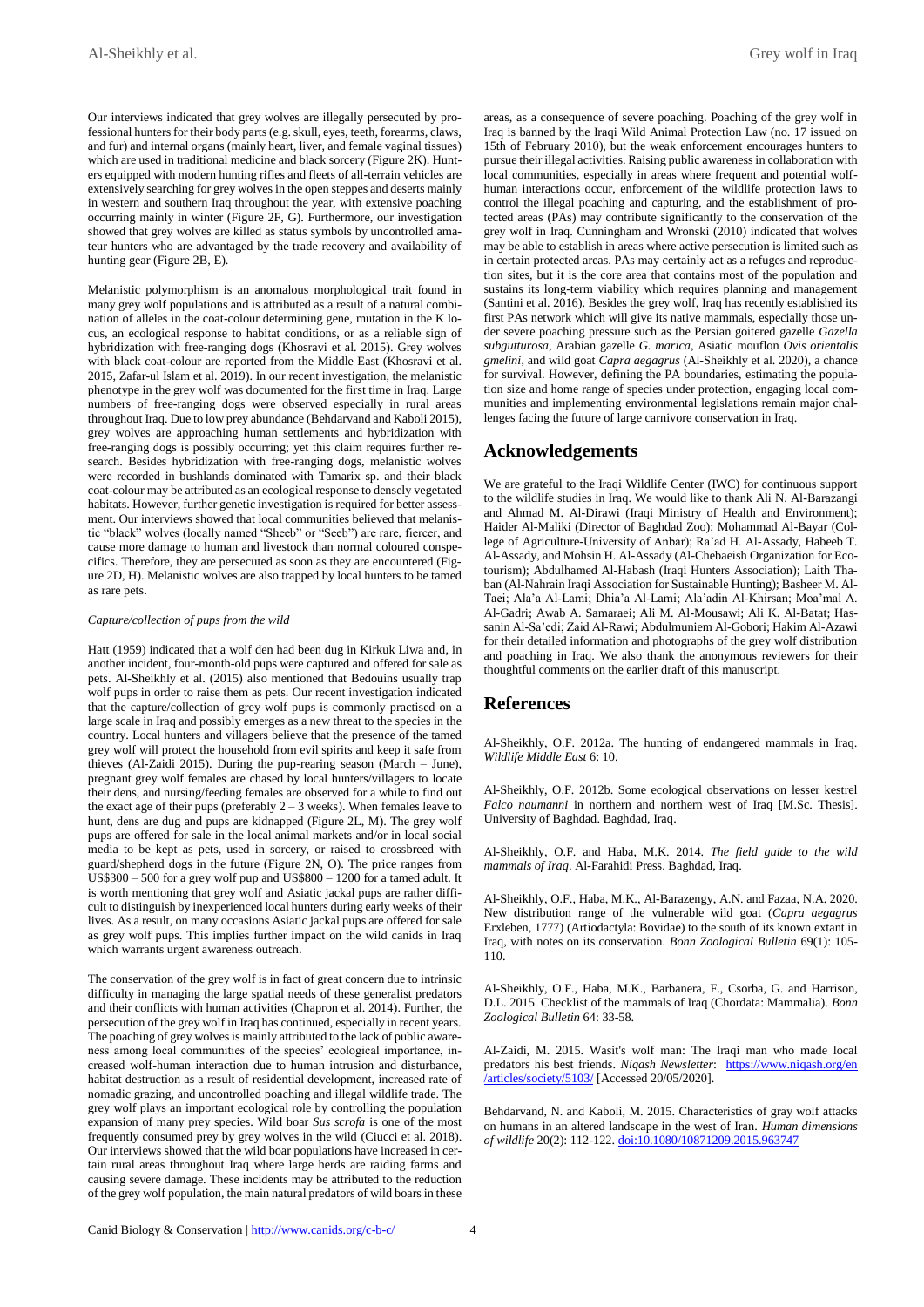Boitani, L., Phillips, M. and Jhala, Y. 2018. *Canis lupus*. *The IUCN Red List of Threatened Species*: e.T3746A119623865. [https://www.iucnredlist](https://www.iucnredlist.org/species/3746/119623865) [.org/species/3746/119623865](https://www.iucnredlist.org/species/3746/119623865) [Accessed 16/05/2020].

Chapron, G., Kaczensky, P., Linnell, J.D., von Arx, M., Huber, D., Andrén, H., López-Bao, J.V., Adamec, M., Álvares, F. and Anders, O. 2014. Recovery of large carnivores in Europe's modern human-dominated landscapes. *Science* 346(6216): 1517-1519. [doi:10.1126/science.1257553](https://science.sciencemag.org/content/346/6216/1517)

Ciucci, P., Artoni, L., Crispino, F., Tosoni, E. and Boitani, L. 2018. Interpack, seasonal and annual variation in prey consumed by wolves in Pollino National Park, southern Italy. *European Journal of Wildlife Research* 64(1): 5.

Cohen, O., Barocas, A. and Geffen, E. 2013. Conflicting management policies for the Arabian wolf *Canis lupus arabs* in the Negev Desert: is this justified? *Oryx* 47(2): 228-236. [doi:10.1017/S0030605311001797](https://doi.org/10.1017/S0030605311001797)

Cunningham, P.L. and Wronski, T. 2010. Arabian wolf distribution update from Saudi Arabia. *Canid News* 13(1): [online] [https://canids.org/](https://canids.org/canidnews/13/Arabian_wolf_in_Saudi_Arabia.pdf) [canidnews/13/Arabian\\_wolf\\_in\\_Saudi\\_Arabia.pdf.](https://canids.org/canidnews/13/Arabian_wolf_in_Saudi_Arabia.pdf)

Ersmark, E., Klütsch, C.F., Chan, Y.L., Sinding, M-H.S., Fain, S.R., Illarionova, N.A., Oskarsson, M., Uhlén, M., Zhang, Y-p. and Dalén, L. 2016. From the past to the present: wolf phylogeography and demographic history based on the mitochondrial control region. *Frontiers in Ecology and Evolution* 4: 134. [doi:10.3389/fevo.2016.00134](https://doi.org/10.3389/fevo.2016.00134)

Hamid, A., Mahmood, T., Fatima, H., Hennelly, L.M., Akrim, F., Hussain, A. and Waseem, M. 2019. Origin, ecology and human conflict of gray wolf (*Canis lupus*) in Suleman Range, South Waziristan, Pakistan. *Mammalia* 83(6): 539-551. [doi:10.1515/mammalia-2018-0167](https://doi.org/10.1515/mammalia-2018-0167)

Harrison, D.L. 1968. *Mammals of Arabia*. Ernest Benn, Ltd. London, UK.

Harrison, D.L. and Bates, P.J.J. 1991. *The mammals of Arabia*, 2nd ed. Harrison Zoological Museum. Sevenoaks, UK.

Hatt, R.T. 1959. The mammals of Iraq. *Miscellaneous Publications Museum of Zoology University of Michigan* 106: 1-113.

IMOE. 2019. Sixth national report to the convention of biological diversity. *Iraqi Ministry of Environment, Iraq*. [http://www.cbd.int/kb/Results?q=](http://www.cbd.int/kb/Results?q=IRAQ) [IRAQ](http://www.cbd.int/kb/Results?q=IRAQ) [Accessed 05/04/2020].

Khosravi, R., Aghbolaghi, M.A., Rezaei, H.R., Nourani, E. and Kaboli, M. 2015. Is black coat color in wolves of Iran an evidence of admixed ancestry with dogs? *Journal of Applied Genetics* 56(1): 97-105.

Lawrence, B. 1956. Cave fauna. *Peabody Museum Paper* 48(2): 80-81.

Mallon, D. and Budd, K. 2011. *Regional Red List of status of Carnivores in the Arabian peninsula*. IUCN, Cambridge, UK and Gland Switzerland. and Environment and Protected Areas Authority Sharjah, UAE.

Mech, L.D. and Boitani, L. 2004. Grey wolf *Canis lupus*. In: Sillero-Zubiri, C., Hoffmann, M. and Macdonald, D.W., editors. *Canids: foxes, wolves, jackals and dogs*: Status survey and conservation action plan. IUCN SSC Canid Specialist Group, Gland, Switzerland and Cambridge, UK. p. 124– 129.

Nature Iraq. 2017. *Key Biodiversity Areas of Iraq*. Al-Ghadeer Printing, Basra, Iraq.

Nowak, R.M. 1995. Another look at wolf taxonomy. In: Carbyn, L.N., Fritts, S.H. and Seip, D.R., editors. *Proceedings of the Second North American Symposium on Wolves*. Canadian Circumpolar Institute. University of Alberta, Edmonton, Canada. p. 375-397.

Olaus, M.J. 1995. *A field guide to animal tracks*, 2nd ed. University of Utah Press, Salt Lake City, USA.

Santini, L., Boitani, L., Maiorano, L. and Rondinini, C. 2016. *Effectiveness of protected areas in conserving large carnivores in Europe Protected areas*. John Wiley & Sons. New Jersey, USA.

Sillero-Zubiri, C. and Switzer, D. 2004. Management of wild canids in human-dominated landscapes. *Canids: foxes, wolves, jackals and dogs Status survey and conservation action plan.* IUCN SSC Canid Specialist Group, Gland, Switzerland and Cambridge, UK. p. 257-266.

Treves, A., Naughton‐Treves, L., Harper, E.K., Mladenoff, D.J., Rose, R.A., Sickley, T.A. and Wydeven, A.P. 2004. Predicting human-carnivore conflict: a spatial model derived from 25 years of data on wolf predation on livestock. *Conservation Biology* 18(1): 114-125. [doi:10.1111/](https://doi.org/10.1111/j.1523-1739.2004.00189.x) [j.1523-1739.2004.00189.x](https://doi.org/10.1111/j.1523-1739.2004.00189.x)

Zafar-ul Islam, M., Boug, A., Shehri, A. and da Silva, L.G. 2019. Geographic distribution patterns of melanistic Arabian Wolves, *Canis lupus arabs* (Pocock), in Saudi Arabia (Mammalia: Carnivora). *Zoology in the Middle East* 65(2): 95-103.

## **Biographical sketch**

**Omar F. Al-Sheikhly** is a senior wildlife expert, teaching at the Biology Department University of Baghdad, Iraq's member in the SSC/IUCN Otter Specialist Group, the Middle East coordinator of the International Otter Survival Fund (IOSF), founder of the Iraqi Wildlife Center (IWC), and the senior author of the Mammals of Iraq checklist.

**Mukhtar K. Haba** is a senior wildlife expert, Head of the Biology Department College of Science for Women, Director of the Iraqi Green Climate Organization (IGCO), national expert of Iraq's CBD, and author of the Mammals of Iraq checklist.

**Laith A. Al-Obeidi** is a wildlife researcher, field expert, environmental activist, member in the Threatened Waterfowl Specialist Group (TWSG) since 2013, and has participated in several environmental field surveys and programs which aimed to conserve the biota of Iraq during the past ten years.

**Husham K. Abdulzahra** is a wildlife conservationist, contributing member of the Iraqi Wildlife Center (IWC), and has participated in several *in situ* environmental projects in cooperation with the University of Basra to monitor and conserve the wild fauna of southern Iraq, especially wild mammals and herpetofauna.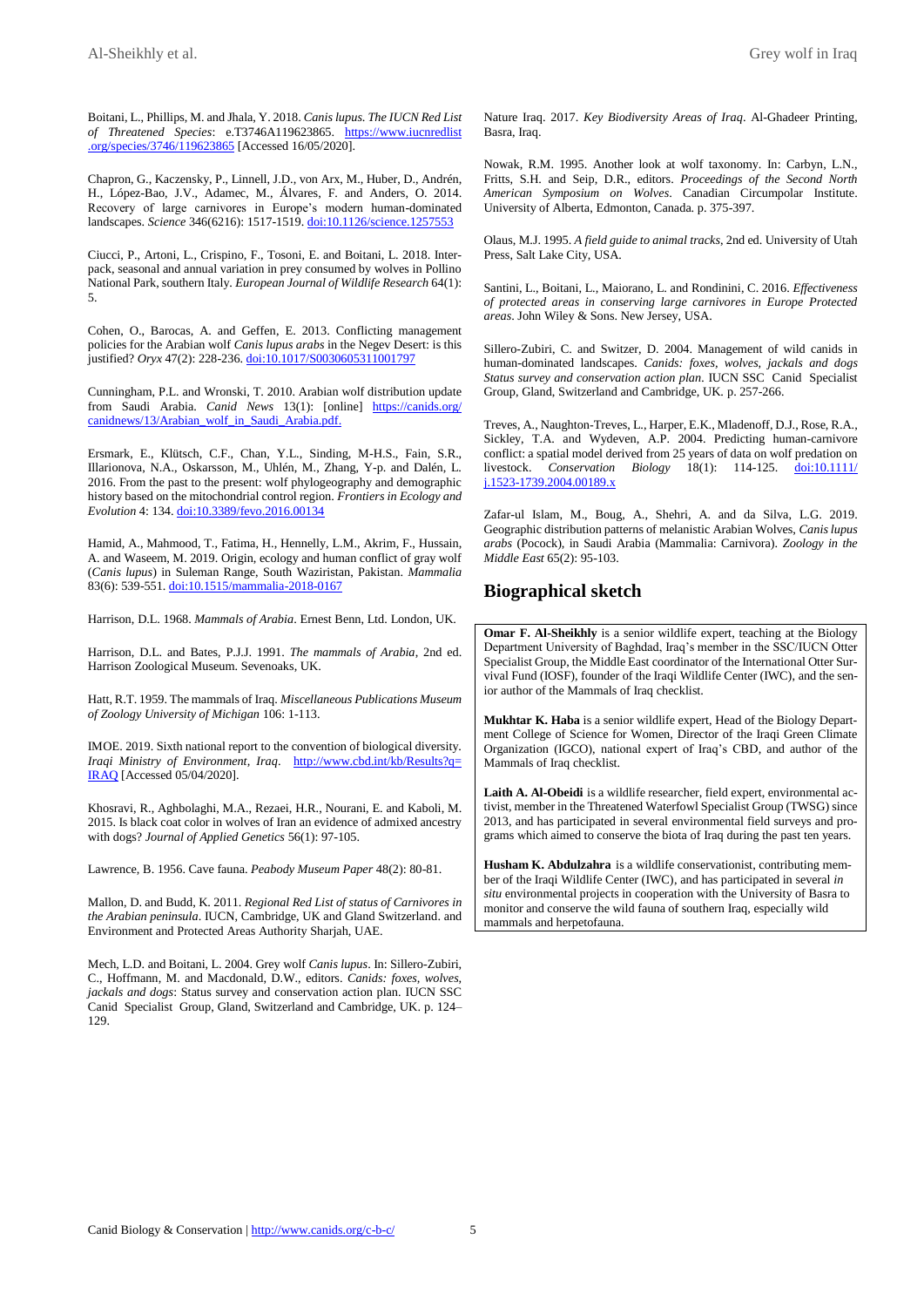# **Appendix 1**

Table 1. Recent records of the grey wolf *Canis lupus* (exact subspecies is not determined) in Iraq (April 2017-May 2020). m= melanistic phenotype; CO=confirmed occurrence; UO=unconfirmed occurrence.

|              |                 | <b>Coordinates</b>                     |                 |                 |                          |                               |                  |                  |                  |                   |                           |
|--------------|-----------------|----------------------------------------|-----------------|-----------------|--------------------------|-------------------------------|------------------|------------------|------------------|-------------------|---------------------------|
| No.          | <b>Province</b> | Site name                              | N               | $\bf E$         | observation<br>Confirmed | (killed/trapped)<br>Specimens | Tracks           | Scats            | Attacks          | Occupied dens     | Occurrence<br>reliability |
| $\mathbf{1}$ | Basra           | Mihrag, Fao                            | $30^{\circ}$ 6' | 48°21'          | $\boldsymbol{+}$         | $\mathbf{0}$                  | $\boldsymbol{0}$ | $\mathbf{0}$     | $\boldsymbol{0}$ | $\overline{0}$    | CO                        |
| 2            | $(17$ records)  | Aslin Marsh, Mudianah                  | $30^{\circ}40'$ | 47°24'          | $^{+}$                   | $\boldsymbol{0}$              | $\boldsymbol{0}$ | $\mathbf{0}$     | $\boldsymbol{0}$ | $\boldsymbol{0}$  | CO                        |
| 3            |                 | Saed Noor village, Nashwah             | 30°49'          | 47°36'          | $\boldsymbol{0}$         | $\ddot{}$                     | $\overline{0}$   | $\boldsymbol{0}$ | $+$              | $\overline{0}$    | CO                        |
| 4            |                 | Umm Al-Shewich (Shuwayj), Mudianah     | 30°59'          | $47^{\circ}13'$ | $\boldsymbol{0}$         | $+m$                          | $^{+}$           | $\mathbf{0}$     | $\boldsymbol{0}$ | $\boldsymbol{0}$  | $_{\rm CO}$               |
| 5            |                 | Doweab, Fao                            | $30^{\circ}15'$ | 48°19'          | $\boldsymbol{0}$         | $^{+}$                        | $^{+}$           | $\mathbf{0}$     | $\mathbf{0}$     | $\overline{0}$    | $_{\rm CO}$               |
| 6            |                 | Al-Mansouri, north of Al-Masshab       | $30^{\circ}42'$ | 47°37'          | $^{+}$                   | $\boldsymbol{0}$              | $+$              | $\mathbf{0}$     | $\mathbf{0}$     | $\boldsymbol{0}$  | CO.                       |
| 7            |                 | Kut Al-Zain, Abu Al-Khasib             | 30°25'          | 47°53'          | $^{+}$                   | $\overline{0}$                | $^{+}$           | $\mathbf{0}$     | $\mathbf{0}$     | $\boldsymbol{0}$  | $_{\rm CO}$               |
| 8            |                 | Katta'h, Abu Al-Khasib                 | $30^{\circ}19'$ | 48°10'          | $\boldsymbol{0}$         | $^{+}$                        | $\theta$         | $\mathbf{0}$     | $\mathbf{0}$     | $\boldsymbol{0}$  | $_{\rm CO}$               |
| 9            |                 | Ghuzeil                                | $30^{\circ}13'$ | 46°59'          | $\theta$                 | $^{+}$                        | $\theta$         | $\mathbf{0}$     | $\mathbf{0}$     | $\overline{0}$    | $_{\rm CO}$               |
| 10           |                 | Near Jabal Sanam, Safwan               | $30^\circ 8'$   | 47°37'          | $^{+}$                   | $\mathbf{0}$                  | $\boldsymbol{0}$ | $\mathbf{0}$     | $\mathbf{0}$     | $\boldsymbol{0}$  | CO                        |
| 11           |                 | north of Rumaila                       | 30°35'          | 47°19'          | $\boldsymbol{0}$         | $+$                           | $\overline{0}$   | $\mathbf{0}$     | $\mathbf{0}$     | $\overline{0}$    | CO                        |
| 12           |                 | Khidhr Al-Mai, Zubair                  | 29°41'          | 46°52'          | $\boldsymbol{0}$         | $^{+}$                        | $+$              | $\boldsymbol{0}$ | $\boldsymbol{0}$ | $\boldsymbol{0}$  | $_{\rm CO}$               |
| 13           |                 | Khwissat, Khaour Al-Zubair             | 30°20'          | 47°49'          | $\theta$                 | $^{+}$                        | $^{+}$           | $\mathbf{0}$     | $\mathbf{0}$     | $\overline{0}$    | $_{\rm CO}$               |
| 14           |                 | Ebrah umm Al-Sijean                    | $30^{\circ}44'$ | 47°23'          | $\boldsymbol{0}$         | $^{+}$                        | $\boldsymbol{0}$ | $+$              | $\boldsymbol{0}$ | $^{+}$            | $_{\rm CO}$               |
| 15           |                 | Majnon plain                           | 30°53'          | 47°47'          | $^{+}$                   | $\overline{0}$                | $\overline{0}$   | $\mathbf{0}$     | $\mathbf{0}$     | $\overline{0}$    | $_{\rm CO}$               |
| 16           |                 | Al-Sweeb, southeast of Al-Qurnah       | 30°57'          | 47°31'          | $^{+}$                   | $\overline{0}$                | $\overline{0}$   | $\mathbf{0}$     | $\mathbf{0}$     | $\boldsymbol{0}$  | $_{\rm CO}$               |
| 17           |                 | marshy plains near Al-Shafi            | 30°52'          | 47°26'          | $\boldsymbol{0}$         | $^{+}$                        | $^{+}$           | $\mathbf{0}$     | $\mathbf{0}$     | 0                 | CO                        |
| 18           | Al-Muthana      | Khubary Umm-Rahal, Busaiyah            | $30^{\circ}$ 6' | $46^{\circ}$ 7' | $\boldsymbol{0}$         | $\ddot{}$                     | $\boldsymbol{0}$ | $\mathbf{0}$     | $\mathbf{0}$     | $\overline{0}$    | CO                        |
| 19           | (8 records)     | near As-salman (Salman)                | 30°27'          | $44^{\circ}33'$ | $^{+}$                   | $\overline{0}$                | $\overline{0}$   | $\mathbf{0}$     | $\boldsymbol{0}$ | $\overline{0}$    | $_{\rm CO}$               |
| 20           |                 | Faidhatt Al-Rawag                      | 29°22'          | 44°43'          | $^{+}$                   | $\overline{0}$                | $^{+}$           | $\mathbf{0}$     | $\mathbf{0}$     | $\overline{0}$    | $_{\rm CO}$               |
| 21           |                 | Sada'ah, east As-salman                | 30°28'          | 44°41'          | $^{+}$                   | $\overline{0}$                | $\theta$         | $\mathbf{0}$     | $\mathbf{0}$     | 0                 | CO                        |
| 22           |                 | Wadi Al-Amghar                         | 29°27'          | 45°16'          | $^{+}$                   | $\overline{0}$                | $\theta$         | $\Omega$         | $\mathbf{0}$     | $\boldsymbol{0}$  | $_{\rm CO}$               |
| 23           |                 | Takhadid                               | $30^{\circ}19'$ | 44°30'          | $\boldsymbol{0}$         | $\ddot{}$                     | $\theta$         | $\mathbf{0}$     | $\mathbf{0}$     | $\overline{0}$    | $_{\rm CO}$               |
| 24           |                 | desert south of Al-Khidhir             | $31^\circ 9'$   | 45°31'          | $\theta$                 | $^{+}$                        | $\overline{0}$   | $\mathbf{0}$     | $\mathbf{0}$     | $\overline{0}$    | $_{\rm CO}$               |
| 25           |                 | eastern bank of Sawah lake             | 31°19'          | $45^{\circ}$ 1' | $\boldsymbol{+}$         | $\mathbf{0}$                  | $\boldsymbol{0}$ | $\mathbf{0}$     | $\mathbf{0}$     | 0                 | CO                        |
| 26           | DhiQar          | Ishan Al-Azraq, Central Marshes        | $31^\circ 1'$   | 47°11'          | $+$                      | $\boldsymbol{0}$              | $+$              | $\mathbf{0}$     | $+$              | $^{+}$            | CO                        |
| 27           | $(11$ records)  | Ishan Gubah, Central Marshes           | $31^\circ 4'$   | $47^\circ$ 0'   | $\boldsymbol{0}$         | $\mathbf{0}$                  | $\overline{0}$   | $\boldsymbol{0}$ | $+$              | $\boldsymbol{0}$  | $_{\rm CO}$               |
| 28           |                 | Al-Khamisiyah                          | $30^{\circ}46'$ | 46°28'          | $+$                      | $\overline{0}$                | $\overline{0}$   | $\mathbf{0}$     | $\mathbf{0}$     | $\overline{0}$    | $_{\rm CO}$               |
| 29           |                 | Al-Bathah                              | $31^\circ 4'$   | 45°55'          | $\boldsymbol{0}$         | $^{+}$                        | $\boldsymbol{0}$ | $\mathbf{0}$     | $\mathbf{0}$     | 0                 | $_{\rm CO}$               |
| 30           |                 | Al-Erithim, Al-Eslah                   | $31^\circ 2'$   | 46°40'          | $^{+}$                   | $\mathbf{0}$                  | $\overline{0}$   | $\mathbf{0}$     | $\mathbf{0}$     | $^{+}$            | $_{\rm CO}$               |
| 31           |                 | Al-Mutrag, north of Dawaiyah           | 31°28'          | 46°27'          | $\boldsymbol{0}$         | $^{+}$                        | $\overline{0}$   | $\mathbf{0}$     | $+$              | $\boldsymbol{0}$  | $_{\rm CO}$               |
| 32           |                 | Gubaibah, Central Marshes              | 31°14'          | 46°59'          | $^{+}$                   | $\mathbf{0}$                  | $\overline{0}$   | $\mathbf{0}$     | $\mathbf{0}$     | $\overline{0}$    | $_{\rm CO}$               |
| 33           |                 | Ekaikah (Ukaikah)                      | 30°55'          | 46°28'          | $^{+}$                   | $\mathbf{0}$                  | $\overline{0}$   | $\mathbf{0}$     | $\mathbf{0}$     | $\overline{0}$    | CO                        |
| 34           |                 | Al-Chirbasi, Western Al-Hammar         | $30^{\circ}46'$ | 46°45'          | $\overline{0}$           | $\overline{0}$                | $\ddot{}$        | $\mathbf{0}$     | $\mathbf{0}$     | $\overline{0}$    | UO                        |
| 35           |                 | Kirmashiyah, Western Al-Hammar         | 30°51'          | 46°37'          |                          | $\boldsymbol{0}$              | $\mathbf{0}$     | $\boldsymbol{0}$ | $\boldsymbol{0}$ | $\boldsymbol{0}$  | $_{\rm CO}$               |
| 36           |                 | Al-Fajar                               | 31°54'          | $46^{\circ}$ 0' | $^{+}$                   | $\boldsymbol{0}$              | $\boldsymbol{0}$ | $\boldsymbol{0}$ | $\boldsymbol{0}$ | $\boldsymbol{0}$  | $_{\rm CO}$               |
| 37           | Mayssan         | Sharhani, Teeb                         | $32^{\circ}$ 1' | 47°40'          | $\boldsymbol{0}$         | $\boldsymbol{0}$              | $\boldsymbol{0}$ | $\mathbf{0}$     | $^{+}$           | $\boldsymbol{0}$  | <b>UO</b>                 |
| 38           | $(10$ records)  | south of Al-Ezair                      | $31^{\circ}19'$ | 47°25'          | $\boldsymbol{0}$         | $\boldsymbol{0}$              | $\boldsymbol{0}$ | $\mathbf{0}$     | $+$              | 0                 | <b>UO</b>                 |
| 39           |                 | Al-Sinaf Marsh                         | $31^{\circ}55'$ | 47°15'          | $\boldsymbol{0}$         | $\boldsymbol{0}$              | $\boldsymbol{0}$ | $\boldsymbol{0}$ | $\! + \!\!\!\!$  | $\boldsymbol{0}$  | <b>UO</b>                 |
| 40           |                 | Sheeb                                  | 31°51'          | 47°45'          | $\boldsymbol{+}$         | $\mathbf{0}$                  | $\boldsymbol{0}$ | $\mathbf{0}$     | $\mathbf{0}$     | $\boldsymbol{0}$  | $_{\rm CO}$               |
| 41           |                 | Al-Edhaeim, north of Hawizeh Marsh     | $31^{\circ}45'$ | 47°47'          | $^+$                     | $\boldsymbol{0}$              | $\boldsymbol{0}$ | $\boldsymbol{0}$ | $\boldsymbol{0}$ | $\boldsymbol{0}$  | $_{\rm CO}$               |
| 42           |                 | Abu-Chitif, Ali Al-Gharbi              | 32°25'          | $46^{\circ}41'$ | $\boldsymbol{0}$         | $\boldsymbol{+}$              | $\boldsymbol{0}$ | $\mathbf{0}$     |                  | $^{+}$            | $_{\rm CO}$               |
| 43           |                 | Al-Saniyah Marsh, Kumait               | 31°55'          | 46°51'          | $\! + \!\!\!\!$          | $\boldsymbol{0}$              | $\boldsymbol{0}$ | $\boldsymbol{0}$ | $\boldsymbol{0}$ | $\boldsymbol{0}$  | $_{\rm CO}$               |
| 44           |                 | Al-Auda Marsh                          | 31°37'          | 46°52           | $\boldsymbol{+}$         | $\boldsymbol{0}$              | $\boldsymbol{0}$ | $\boldsymbol{0}$ | $\mathbf{0}$     | $^{+}$            | $_{\rm CO}$               |
| 45           |                 | Chailat                                | 32°35'          | 46°55'          | $\boldsymbol{0}$         | $\ddot{}$                     | $\boldsymbol{0}$ | $\overline{0}$   | $\boldsymbol{0}$ | $\boldsymbol{0}$  | $_{\rm CO}$               |
| 46           |                 | Lissan Ejerdah, south of Hawizeh Marsh | $31^{\circ}17'$ | 47°31'          | $\boldsymbol{+}$         | $\boldsymbol{0}$              | $\boldsymbol{0}$ | $\overline{0}$   | $\mathbf{0}$     | 0                 | $_{\rm CO}$               |
| 47           | Wasit           | Zurbatiyah                             | 33°11'          | $46^\circ$ 7'   | $\boldsymbol{+}$         | $\boldsymbol{0}$              | $\boldsymbol{0}$ | $\mathbf{0}$     | $\mathbf{0}$     | $\qquad \qquad +$ | $_{\rm CO}$               |
| 48           | (7 records)     | Badrah                                 | $33^{\circ}4'$  | 45°59'          | $\boldsymbol{+}$         | $\boldsymbol{0}$              | $\boldsymbol{0}$ | $\mathbf{0}$     | $+$              | $\qquad \qquad +$ | $_{\rm CO}$               |
| 49           |                 | Jassan                                 | 32°57'          | 45°57'          | $^+$                     | $\boldsymbol{0}$              | $\boldsymbol{0}$ | $\mathbf{0}$     | $+$              | $^{+}$            | $_{\rm CO}$               |
| 50           |                 | Numaniyah                              | 32°40'          | 45°30'          | $\boldsymbol{0}$         | $^{+}$                        | $\boldsymbol{0}$ | $\mathbf{0}$     | $\mathbf{0}$     | $\boldsymbol{0}$  | $_{\rm CO}$               |
| 51           |                 | A-Aziziyah                             | 45°17'          | $45^{\circ}17'$ | $\mathbf{0}$             | $\boldsymbol{0}$              | $\mathbf{0}$     | $\mathbf{0}$     |                  | $\! + \!\!\!\!$   | <b>UO</b>                 |
| 52           |                 | desert near Al-Sewirah                 | 32°52'          | 44°45'          | $\boldsymbol{0}$         | $+ m$                         | $\boldsymbol{0}$ | $\overline{0}$   | $\boldsymbol{+}$ | $^{+}$            | $_{\rm CO}$               |